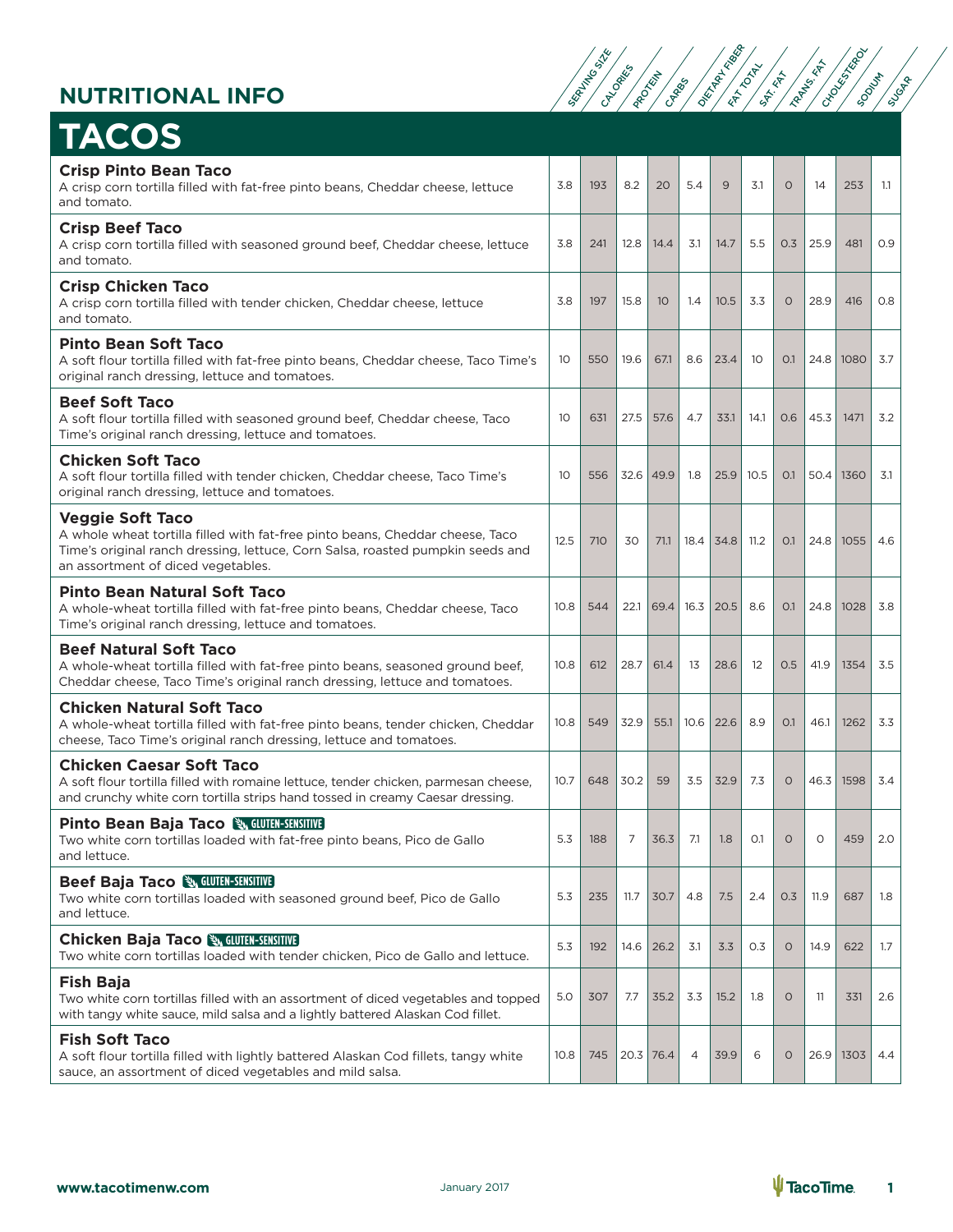

# **BURRITOS**

| <b>Crisp Pinto Bean Burrito</b><br>Fat-free pinto beans rolled in a flour tortilla with Cheddar cheese, then<br>deep-fried to a crisp, golden brown                                                                                                     | 4.8  | 382 | 12.8        | 40.4 | 8    | 18.8                    | 2.9  | O.1     | 5.4  | 545                 | 1.6 |
|---------------------------------------------------------------------------------------------------------------------------------------------------------------------------------------------------------------------------------------------------------|------|-----|-------------|------|------|-------------------------|------|---------|------|---------------------|-----|
| <b>Crisp Beef Burrito</b><br>Seasoned ground beef rolled in a flour tortilla with Cheddar cheese, then<br>deep-fried to a crisp, golden brown.                                                                                                          | 4.8  | 466 | 18          | 27.3 | 4.5  | 31.6                    | 8.8  | 0.8     | 29.7 | 928                 | 1.2 |
| <b>Crisp Chicken Burrito</b><br>Tender chicken mixed with onions, green chilies, and cream cheese rolled<br>in a flour tortilla then deep-fried to a crisp, golden brown.                                                                               | 4.2  | 330 | 18          | 23   | 2    | 19                      | 4.5  | $\circ$ | 35.7 | 700                 | 2   |
| <b>Crisp Habanero Chicken Burrito</b><br>Tender chicken mixed with green chilies, cream cheese and spicy<br>Habanero Salsa rolled in a cayenne pepper tortilla and deep-fried to a crisp,<br>golden brown.                                              | 4.8  | 354 | 18.1        | 28.8 | 2.6  | 17.4                    | 4.9  | O.2     | 53.1 | 1272                | 1.8 |
| <b>Soft Pinto Bean Burrito</b><br>Fat-free pinto beans with burrito sauce and Cheddar cheese wrapped in a soft<br>flour tortilla.                                                                                                                       | 10.4 | 542 | 22.6        | 78.5 | 13   | 15.8                    | 6.2  | $\circ$ | 21   | 1235                | 3.0 |
| <b>Soft Beef Burrito</b><br>A soft flour tortilla filled with seasoned ground beef, burrito sauce and<br>Cheddar cheese.                                                                                                                                | 10.4 | 678 | $35.8$ 62.6 |      | 6.5  | 32.1                    | 13   | 0.8     | 55   | 1887                | 2.2 |
| <b>Soft Chicken Burrito</b><br>A soft flour tortilla filled with tender chicken, burrito sauce and<br>Cheddar cheese.                                                                                                                                   | 10.4 | 554 | 44.3        | 49.9 | 1.7  | 20.1                    | 6.9  | $\circ$ | 63.5 | 1701                | 2.0 |
| <b>Veggie Classic Burrito</b><br>A soft flour tortilla filled with an assortment of diced vegetables, rice, fat-free<br>pinto beans, Cheddar cheese, Taco Time's original ranch dressing, guacamole<br>and lettuce.                                     | 14.2 | 683 | 21.5        | 89.1 | 10.7 | 28.1                    | 10.7 | O.1     |      | 24.8   1482         | 5.8 |
| <b>Beef Classic Burrito</b><br>A soft flour tortilla filled with seasoned beef, rice, fat-free pinto beans,<br>Cheddar cheese, Taco Time's original ranch dressing, guacamole and lettuce.                                                              | 14.7 | 817 | 32.4        | 92.3 | 12   | 36.5                    | 14.2 | 0.5     | 41.9 | 2018                | 4.5 |
| <b>Chicken Classic Burrito</b><br>A soft flour tortilla filled with tender chicken, rice, fat-free pinto beans,<br>Cheddar cheese, Taco Time's original ranch dressing, guacamole and lettuce.                                                          | 14.7 | 754 | $36.6$ 85.9 |      | 9.6  | 30.5                    | 11.1 | O.1     | 46.1 | 1925                | 4.3 |
| <b>Habanero Soft Beef Burrito</b><br>A soft cayenne pepper tortilla stuffed with black beans, rice, seasoned ground<br>beef, sour cream and spicy Habanero Salsa.                                                                                       | 13.7 | 756 | 32          | 93.6 | 14.6 | 28.9                    | 11.3 | 0.7     | 47.1 | 2726                | 6.7 |
| <b>Habanero Soft Chicken Burrito</b><br>A soft cayenne pepper tortilla stuffed with black beans, rice, tender chicken,<br>sour cream and spicy Habanero Salsa.                                                                                          | 13.7 | 656 |             |      |      | 38.8 83.4 10.8 19.3 6.4 |      | $\circ$ |      | $53.9$   2578   6.5 |     |
| <b>SALADS</b> (Nutrition information does not include dressing)                                                                                                                                                                                         |      |     |             |      |      |                         |      |         |      |                     |     |
| <b>Pinto Bean Tostado Salad</b><br>A crisp flour tortilla bowl filled with fat-free pinto beans, Cheddar cheese,<br>lettuce and tomatoes. Served with your choice of dressing or Salsa on the side.<br>(Totals do not include dressing)                 | 13.6 | 711 | 24.9        | 74.8 | 17.9 | 35                      | 6.9  | O.1     | 21   | 1042                | 4.8 |
| <b>Beef Tostado Salad</b><br>A crisp flour tortilla bowl filled with fat-free pinto beans, seasoned ground beef,<br>Cheddar cheese, lettuce and tomatoes. Served with your choice of dressing or<br>Salsa on the side. (Totals do not include dressing) | 13.6 | 820 | 35.5        | 62.1 | 12.7 | 48.1                    | 12.4 | O.7     |      | 48.2   1564         | 4.2 |
| <b>Chicken Tostado Salad</b><br>A crisp flour tortilla bowl filled with fat-free pinto beans, tender chicken,<br>Cheddar cheese, lettuce and tomatoes. Served with your choice of dressing<br>or Salsa on the side. (Totals do not include dressing)    | 13.6 | 720 | 42.3        | 51.9 | 8.8  | 38.4                    | 7.5  | O.1     | 55   | 1415                | 4.0 |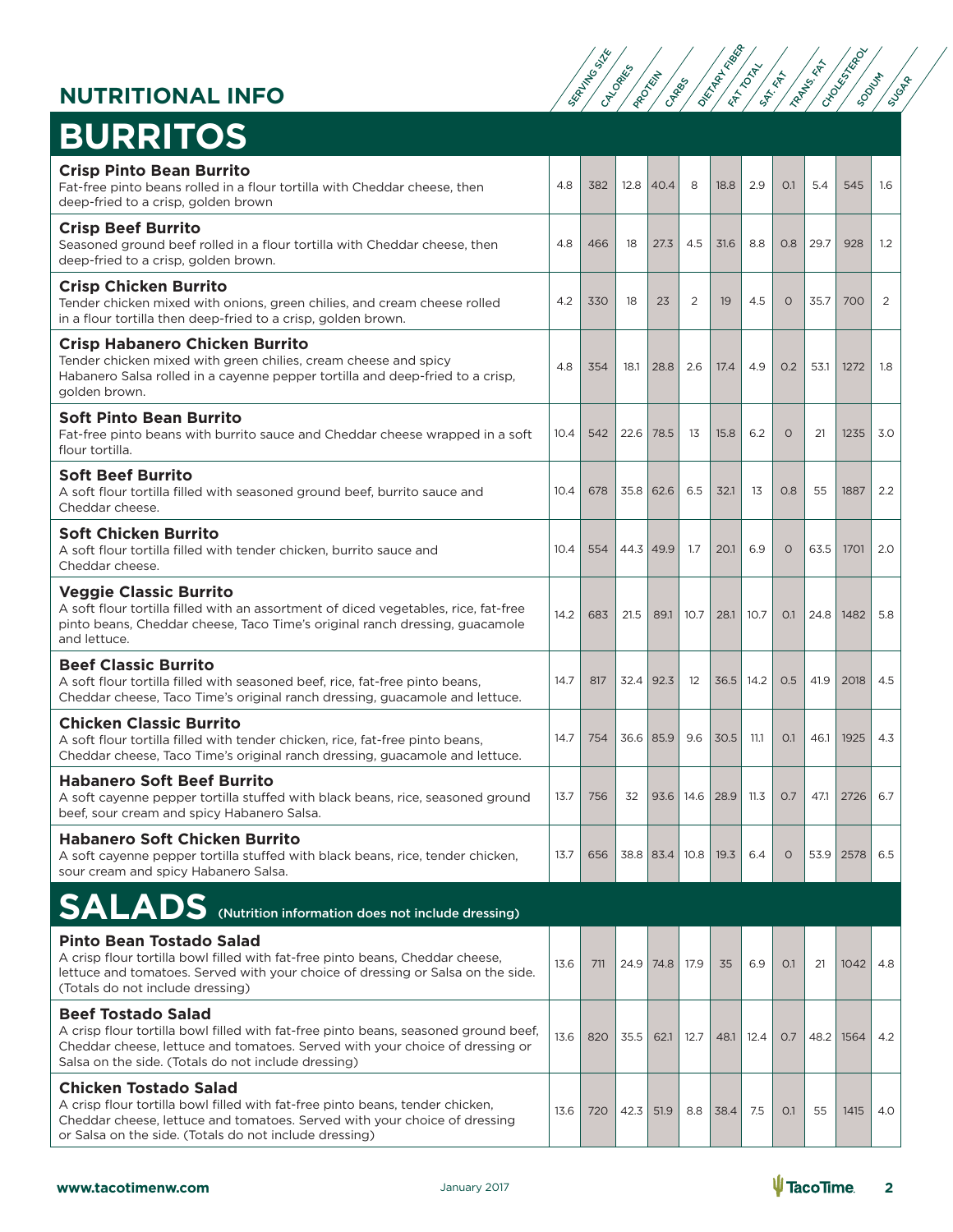| <b>NUTRITIONAL INFO</b>                                                                                                                                                                                                                                                          |             | SERVALLAND SIX | I CALGARIES | I PROTEIN<br>CARROS |      | OKTAPACKS   | I FRANCOURT<br>SAT-KEA |         | I Zamissich | I CHOOL REPLACE<br><b>SOONLY</b> | <b>SUGAR</b> |
|----------------------------------------------------------------------------------------------------------------------------------------------------------------------------------------------------------------------------------------------------------------------------------|-------------|----------------|-------------|---------------------|------|-------------|------------------------|---------|-------------|----------------------------------|--------------|
| <b>Pinto Bean Taco Salad</b><br>Fat-free Pinto Beans on a bed of shredded lettuce topped with Cheddar<br>cheese and tomatoes. Served with your choice of dressing or salsa on<br>the side. (Totals do not include dressing)                                                      | <b>11.0</b> | 435            | 17.8        | 44.5                | 12.8 | 21.1        | 6.4                    | $\circ$ | 27.9        | 559                              | 3.9          |
| <b>Beef Taco Salad</b><br>Seasoned ground beef on a bed of shredded lettuce topped with Cheddar<br>cheese and tomatoes. Served with your choice of dressing or fresh salsa<br>on the side. (Totals do not include dressing)                                                      | <b>11.0</b> | 544            | 28.3        | 31.8                | 7.6  | 34.2        | 11.9                   | 0.7     | 55.2        | 1080                             | 3.3          |
| <b>Chicken Taco Salad</b><br>Tender chicken on a bed of shredded lettuce topped with Cheddar cheese and<br>tomatoes. Served with your choice of dressing or fresh salsa on the side.<br>(Totals do not include dressing)                                                         | 11.0        | 444            | 35.1        | 21.6                | 3.7  | 24.5        | 7                      | $\circ$ | 62          | 932                              | 3.1          |
| <b>Chicken Caesar Salad</b><br>Romaine lettuce, tender chicken, Parmesan cheese, and crunchy corn tortilla<br>strips hand tossed with creamy Caesar dressing. (Totals do not include dressing)                                                                                   | 10.5        | 494            | 33.5        | 15                  | 3.1  | 33.5        | 6.8                    | $\circ$ | 66.5        | 1547                             | 3.2          |
| <b>Cilantro Lime Chicken Salad</b><br>Romaine lettuce topped with tender chicken, whole black beans, Corn Salsa,<br>roasted pumpkin seeds, Cotija cheese and grape tomatoes. Served with a side<br>of Cilantro Lime Dressing. (Totals do not include dressing)                   | 13.6        | 500            |             | $44.3$   28.3       | 13.9 | 23.6        | 5.9                    | $\circ$ | 48.2        | 1427                             | 3.7          |
| <b>Cilantro Lime Black Bean Salad</b><br>Romaine lettuce topped with whole black beans, Corn Salsa, roasted<br>pumpkin seeds, Cotija cheese and grape tomatoes. Served with a side of<br>Cilantro Lime Dressing. (Totals do not include dressing)                                | 12.1        | 454            |             | $23.8$   44.6       |      | $21.2$ 20.4 | 5.4                    | $\circ$ | 14.2        | 1044                             | 4.8          |
| PLATTERS (Nutrition information does not include dressing)                                                                                                                                                                                                                       |             |                |             |                     |      |             |                        |         |             |                                  |              |
| <b>Regular Nachos</b><br>Hand crafted tortilla chips loaded with aged Cheddar cheese, whole black<br>beans, and Pico de Gallo. Served with a side of sour cream and your<br>choice of salsa.                                                                                     | 15.9        | 1218           | 43          | 81                  | 19   | 81          | 27                     | $\circ$ | 136         | 2133                             | 6            |
| <b>Beef Nachos</b><br>Hand crafted tortilla chips loaded with aged Cheddar cheese, seasoned ground<br>beef, whole black beans, and Pico de Gallo. Served with a side of sour cream<br>and your choice of salsa.                                                                  | 18.4        | 1366           | 55          | 87                  | 21   | 89          | 31                     | $\circ$ | 153         | 2687                             | 6            |
| <b>Chicken Nachos</b><br>Hand crafted tortilla chips loaded with aged Cheddar cheese, tender chicken,<br>whole black beans, and Pico de Gallo. Served with a side of sour cream and<br>vour choice of salsa.                                                                     | 18.4        | 1303           | 59          | 81                  | 19   | 83          | 28                     | $\circ$ | 157         | 2594                             | 6            |
| <b>Pinto Bean Mexi-Platter</b><br>A Crisp Pinto Bean Taco and Crisp Pinto Bean Burrito served with Mexi-Fries <sup>™</sup> .<br>fat-free pinto beans and a side salad with your choice of dressing.                                                                              | 17.6        | 1115           | 32.7        | 117.5               | 27.1 | 57.3        | 10.1                   | 0.2     | 26.4        | 1554                             | 4.9          |
| <b>Beef Mexi-Platter</b><br>A Crisp Beef Taco and Crisp Beef Burrito served with Mexi-Fries™, fat-free<br>pinto beans and a side salad with your choice of dressing.                                                                                                             | 17.5        | 1246           |             | $42.5$ 98.8         | 21.2 | 75.9        | 18.4                   | 1.2     | 62.6        | 2164                             | 4.2          |
| <b>Chicken Mexi-Platter</b><br>A Crisp Chicken Taco and Crisp Chicken Burrito served with Mexi-Fries <sup>™</sup> ,<br>fat-free pinto beans and a side salad with your choice of dressing.                                                                                       | 17.0        | 1067           | 45.5        | 90.1                | 17.1 | 59.1        | 12.0                   | O.1     | 71.6        | 1872                             | 4.9          |
| Pinto Bean Casita Burrito <sup>™</sup><br>A soft flour tortilla filled with fat-free pinto beans, and a touch of Taco Time's<br>original ranch dressing. Covered with burrito sauce and Cheddar cheese.<br>Served with a side salad with your choice of dressing.                | 16.4        | 840            |             | 27.7 100.7 16.4     |      | 37.2        | 12.4                   | O.1     | 31.8        | 1487                             | 6.2          |
| Beef Casita Burrito <sup>™</sup><br>A soft flour tortilla filled with fat-free pinto beans, seasoned ground beef and<br>a touch of Taco Time's original ranch dressing. Covered with burrito sauce and<br>Cheddar cheese. Served with a side salad with your choice of dressing. | 16.4        | 908            |             | $34.3$ 92.8         | 13.1 | 45.4        | 15.8                   | 0.5     | 48.8        | 1813                             | 5.8          |

SERVING SIZE SERVING SIZE SERVING SP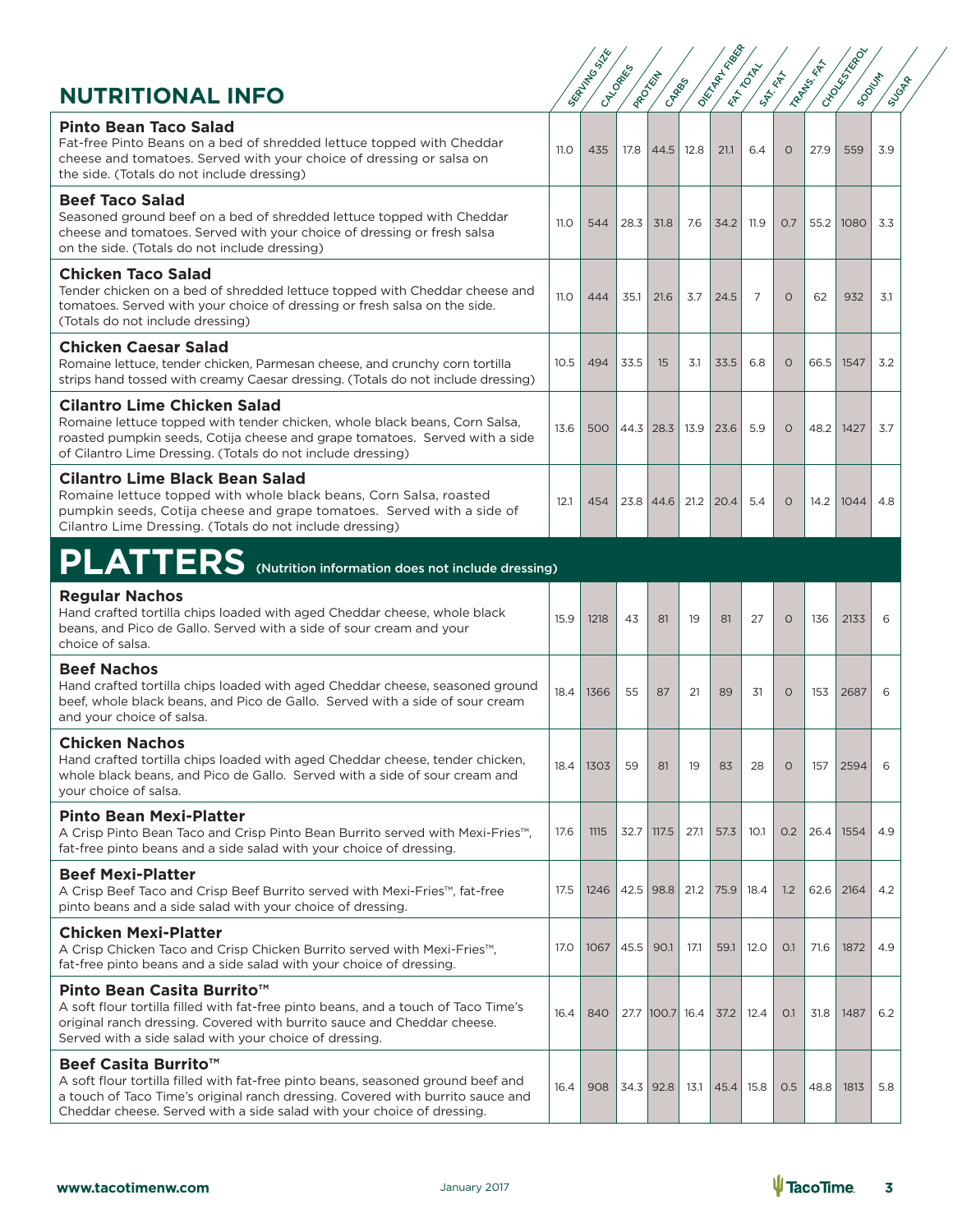| <b>NUTRITIONAL INFO</b>                                                                                                                                                                                                                                                       |      | SEAFTH TO STATE | CALCORES<br>I PROTEIN | CARRO     |                            | Okstantial Base<br><b>FRANCONTY</b> | <b>SAT-REP</b> |          | I Raptus KAT | I CHOOKESTER<br><b>SOONLY'S</b> | SUGAR            |
|-------------------------------------------------------------------------------------------------------------------------------------------------------------------------------------------------------------------------------------------------------------------------------|------|-----------------|-----------------------|-----------|----------------------------|-------------------------------------|----------------|----------|--------------|---------------------------------|------------------|
| Chicken Casita Burrito <sup>™</sup><br>A soft flour tortilla filled with fat-free pinto beans, tender chicken and a touch<br>of Taco Time's original ranch dressing. Covered with burrito sauce and Cheddar<br>cheese. Served with a side salad with your choice of dressing. | 16.4 | 846             |                       | 38.5 86.4 | 10.7                       | 39.3                                | 12.7           | O.1      | 53.1         | 1720                            | 5.7              |
| <b>Pinto Bean Enchilada Platter</b><br>Two white corn tortilla enchiladas made with fat-free pinto beans. Covered with<br>burrito sauce, Cheddar cheese, sour cream and Pico de Gallo. Served with a<br>side of fat-free pinto beans and rice.                                | 20.4 | 940             |                       |           | 36.8   126.1   29.3   32.4 |                                     | 11.5           | $\circ$  | 54.8         | 1826                            | 6.9              |
| <b>Beef Enchilada Platter</b><br>Two white corn tortilla enchiladas made with seasoned ground beef. Covered<br>with burrito sauce, Cheddar cheese, sour cream and Pico de Gallo. Served with<br>a side of fat-free pinto beans and rice.                                      | 20.4 | 1076            |                       |           | 49.9 110.3 22.8 48.7       |                                     | 18.3           | 0.9      |              | 88.8 2479                       | 6.2              |
| <b>Chicken Enchilada Platter</b><br>Two white corn tortilla enchiladas made with tender chicken. Covered with<br>burrito sauce, Cheddar cheese, sour cream and Pico de Gallo. Served with a<br>side of fat-free pinto beans and rice.                                         | 20.4 | 951             | 58.4                  | 97.5      | 18                         | 36.7                                | 12.2           | $\circ$  | 97.3         | 2293                            | 5.9              |
| <b>KIDS MEALS</b><br>(Data ranges from lowest to highest calorie options for each meal based on your choice of Crustos <sup>™</sup> or a toy, and Diet Coke or Root beer)                                                                                                     |      |                 |                       |           |                            |                                     |                |          |              |                                 |                  |
| Quesadilla - LOW<br>A cheese Quesadilla with a small order of Mexi-Fries™, rice or beans and a small<br>soft drink, Milk or Apple Juice. Served with your choice of an order of Crustos™<br>or a toy!                                                                         | 21.2 | 453             | 9.5                   | 47.8      | 6.2                        | 24.9                                | 5.5            | 0        | 14           | 1016                            | $1.2\phantom{0}$ |
| Quesadilla - HIGH<br>A cheese Quesadilla with a small order of Mexi-Fries™, rice or beans and a small<br>soft drink, Milk or Apple Juice. Served with your choice of an order of Crustos™<br>or a toy!                                                                        | 23.2 | 993             | 13.5                  | 137.7     | 7.6                        | 46.1                                | 7.6            | O.1      | 14           | 1270                            | 67.3             |
| Kids Soft Burrito - LOW<br>A Kids Soft Pinto Bean Burrito or Beef Burrito with a small order of Mexi-Fries <sup>™</sup> .<br>rice or beans and a small soft drink, Milk or Apple Juice. Served with your<br>choice of an order of Crustos™ or a toy!                          | 23.7 | 533             | 14.5                  | 62.2      | 11.9                       | 25.2                                | 5.6            | 0        | 14.0         | 1244                            | 1.7              |
| Kids Soft Burrito - HIGH<br>A Kids Soft Pinto Bean Burrito or Beef Burrito with a small order of Mexi-Fries™,<br>rice or beans and a small soft drink, Milk or Apple Juice. Served with your<br>choice of an order of Crustos™ or a toy!                                      | 25.7 | 1142            | 25.1                  | 144.1     | 10                         | 54.6                                | 11             | 0.5      | -31          | 1824                            | 67.4             |
| <b>Chicken Nuggets - LOW</b><br>An order of Chicken Nuggets with a small order of Mexi-Fries™, rice or beans<br>and a small soft drink, Milk or Apple Juice. Served with your choice of an order<br>of Crustos™ or a toy!                                                     | 21.5 | 446             | 15.4                  | 33.2      | 4.9                        | 27.9                                | 3.3            | O.1      | 17.9         | 1037                            | O.3              |
| <b>Chicken Nuggets - HIGH</b><br>An order of Chicken Nuggets with a small order of Mexi-Fries™, rice or beans<br>and a small soft drink, Milk or Apple Juice. Served with your choice of an order<br>of Crustos™ or a toy!                                                    | 23.5 | 986             | 19.4                  | 123.1     | 6.3                        | 49.2                                | 5.4            | O.1      | 17.9         | 1291                            | 66.4             |
| <b>BOWLS AND SOUPS</b>                                                                                                                                                                                                                                                        |      |                 |                       |           |                            |                                     |                |          |              |                                 |                  |
| Veggie Fit-Hit Bowl™<br>Rice, whole black beans, and an assortment of diced vegetables with<br>Pico de Gallo, Corn Salsa and your choice of mild or medium salsa.                                                                                                             | 13.1 | 366             | 11.2                  | 69.9      | 14.3                       | 4.8                                 | 0.8            | $\Omega$ | $\circ$      | 1557                            | 6.1              |
| Chicken Fit-Hit Bowl™<br>Rice, whole black beans, and tender chicken topped with Pico de Gallo,<br>Corn Salsa and your choice of mild or medium salsa.                                                                                                                        | 14.6 | 445             |                       | 26.6 68.3 | 13.7                       | 7.2                                 | 1.2            | 0        |              | 21.3 2009                       | 5.4              |
| White Chicken Chili - Cup<br>Made from scratch with tender chicken simmered in a rich broth with<br>Corn Salsa, roasted red peppers, diced green chilies and onions.                                                                                                          | 7.0  | 171             | 14.1                  | 23.6      | 10.3                       | 2.2                                 | O.4            | $\circ$  | 9.9          | 861                             | 2.8              |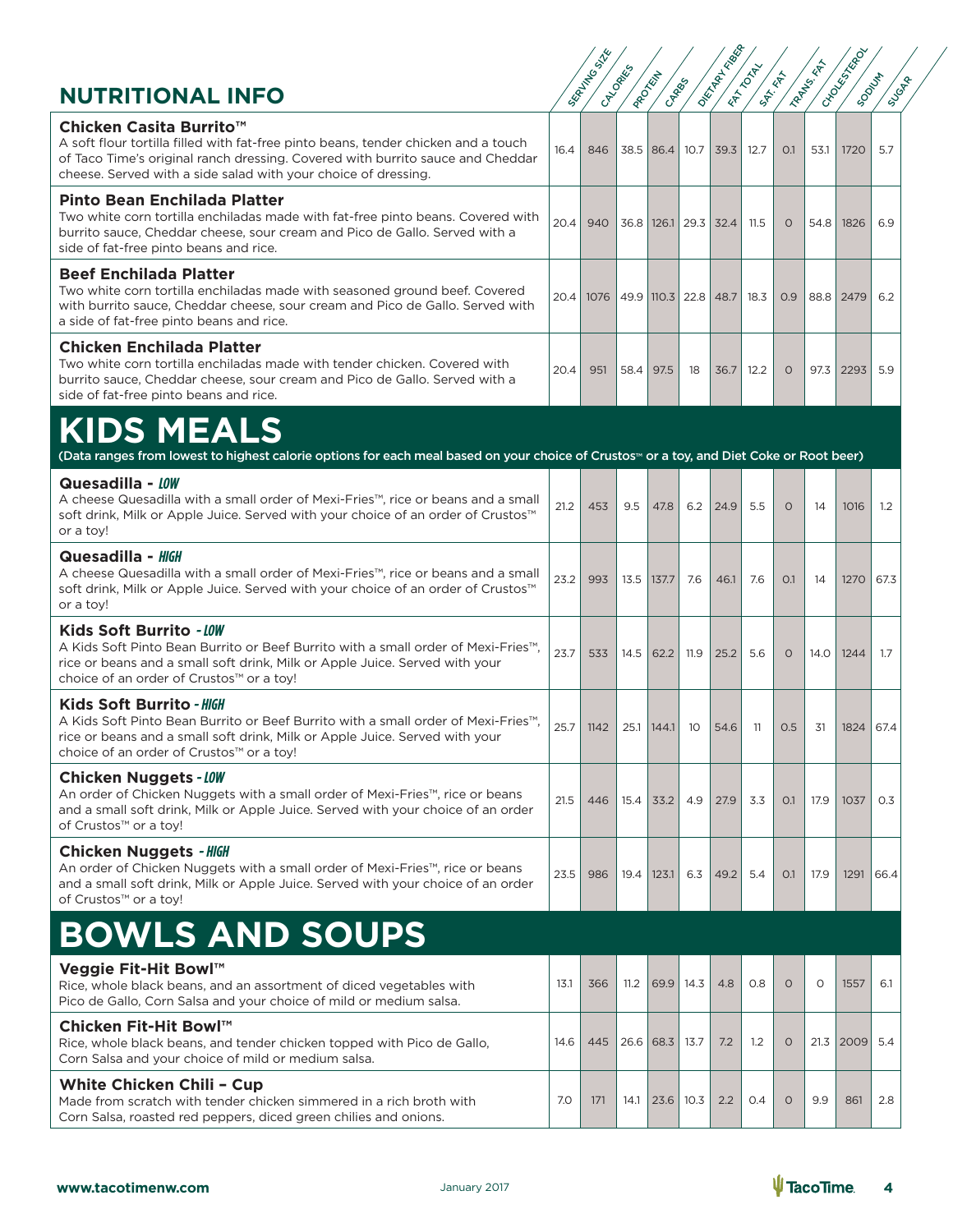| <b>NUTRITIONAL INFO</b>                                                                                                                                                      |      | SEAFTHY BOSINE | CALCORESS<br>I PROTEIN | CARBIS              |              | I OKTAINED                 | I RITTING<br>SAT-REA |          | I Rambus KAT        | I CHOOSESTER<br><b>SOONLY'S</b> | <b>SUGAR</b> |
|------------------------------------------------------------------------------------------------------------------------------------------------------------------------------|------|----------------|------------------------|---------------------|--------------|----------------------------|----------------------|----------|---------------------|---------------------------------|--------------|
| <b>White Chicken Chili - Bowl</b><br>Made from scratch with tender chicken simmered in a rich broth with<br>Corn Salsa, roasted red peppers, diced green chilies and onions. | 11   | 268            | 22.1                   | 37.1                | 16.2         | 3.4                        | O.6                  | $\Omega$ | 15.6                | 1353                            | 4.4          |
| <b>COMBO MEALS</b>                                                                                                                                                           |      |                |                        |                     |              |                            |                      |          |                     |                                 |              |
| (Data ranges from lowest to highest calorie options for each meal with Mexi-Fries™ and Diet Coke or Root beer)                                                               |      |                |                        |                     |              |                            |                      |          |                     |                                 |              |
| #1 Soft Burrito - LOW<br>Your choice of a Soft Pinto Bean, Beef or Chicken Burrito served with a medium<br>order of Mexi-Fries <sup>*</sup> and a medium drink.              | 37.1 | 1014           |                        | 26.6   121.6        | 21.3         | 47.3                       | 9.9                  | O.1      | 21.0                | 2169                            | 3.3          |
| #1 Soft Burrito - HIGH<br>Your choice of a Soft Pinto Bean, Beef or Chicken Burrito served with a medium<br>order of Mexi-Fries <sup>*</sup> and a medium drink.             | 37.1 | 1430           |                        | 39.7   184.5   14.8 |              | 63.6                       | 16.7                 | 0.9      | 55                  | 2873                            | 81.3         |
| #2 Crisp Burrito - LOW<br>Your choice of a Crisp Pinto Bean, Beef or Chicken Burrito served with a<br>medium order of Mexi-Fries <sup>*</sup> and a medium drink.            | 30.9 | 801            | 22                     | 66.1                |              | $10.3$ 50.4                | 8.1                  | O.1      | 35.7                | 1634                            | 2.3          |
| #2 Crisp Burrito - HIGH<br>Your choice of a Crisp Pinto Bean, Beef or Chicken Burrito served with a<br>medium order of Mexi-Fries <sup>*</sup> and a medium drink.           | 31.5 | 1217           | 21.9                   | 149.1               | 12.8         | 63                         | 12.4                 | 0.9      | 29.7                | 1914                            | 80.3         |
| #3 Soft Taco - LOW<br>Your choice of a Pinto Bean, Beef or Chicken Soft Taco served with a medium<br>order of Mexi-Fries <sup>*</sup> and a medium drink.                    | 36.7 | 1021           |                        | 23.6   110.2   16.9 |              | 54.8                       | 13.7                 | 0.2      | 24.8                | 2014                            | 4.0          |
| #3 Soft Taco - HIGH<br>Your choice of a Pinto Bean, Beef or Chicken Soft Taco served with a medium<br>order of Mexi-Fries <sup>*</sup> and a medium drink.                   | 36.7 | 1383           |                        | 31.5 179.4          | 13           | 64.6                       | 17.8                 | O.7      |                     | 45.3 2458 82.3                  |              |
| #4 Two Crisp Tacos - LOW<br>Your choice of two Crisp Pinto Bean, Beef or Chicken Tacos served with a<br>medium order of Mexi-Fries <sup>*</sup> and a medium drink.          | 34.3 | 857            | 20.4                   | 83.1                | 19.1         | 49.4                       | 9.8                  | O.1      |                     | 27.9   1440                     | 2.6          |
| #4 Two Crisp Tacos - HIGH<br>Your choice of two Crisp Pinto Bean, Beef or Chicken Tacos served with a<br>medium order of Mexi-Fries <sup>*</sup> and a medium drink.         | 34.3 | 1233           |                        | 29.6 150.7          |              | 14.5 60.8 14.6             |                      | O.7      | 51.8                | 1949                            | 80.9         |
| #5 Natural Soft Taco - LOW<br>Your choice of a Pinto Bean, Beef or Chicken Natural Soft Taco served with a<br>medium order of Mexi-Fries™ and a medium drink.                | 37.6 | 1015           |                        |                     |              | 26.1   112.5   24.6   51.9 | 12.2                 |          | $0.2$   24.8   1963 |                                 | 4.1          |
| #5 Natural Soft Taco - HIGH<br>Your choice of a Pinto Bean, Beef or Chicken Natural Soft Taco served with a<br>medium order of Mexi-Fries <sup>*</sup> and a medium drink.   | 37.6 | 1363           |                        | 32.7 183.3 21.3     |              | 60.1                       | 15.6                 | O.6      | 41.9                | 2341                            | 82.5         |
| #6 Veggie Soft Taco - LOW<br>A Veggie Soft Taco served with a medium order of Mexi-Fries <sup>®</sup> and a<br>medium drink.                                                 | 39.2 | 1182           | 34                     |                     | $114.2$ 26.7 | 66.2                       | 14.8                 | O.2      | 24.8                | 1989                            | 4.9          |
| #6 Veggie Soft Taco - HIGH<br>A Veggie Soft Taco served with a medium order of Mexi-Fries <sup>®</sup> and a<br>medium drink.                                                | 39.2 | 1462           | 34                     | 193                 | 26.7         | 66.2                       | 14.8                 | 0.2      |                     | 24.8 2042 83.7                  |              |
| #7 Chicken Caesar Soft Taco - LOW<br>A Chicken Caesar Soft Taco served with a medium order of Mexi-Fries <sup>™</sup><br>and a medium drink.                                 | 37.4 | 1119           |                        | 34.2   102.1        | 11.9         | 64.4                       | -11                  | O.1      |                     | 46.3 2532                       | 3.7          |
| #7 Chicken Caesar Soft Taco - HIGH<br>A Chicken Caesar Soft Taco served with a medium order of Mexi-Fries <sup>®</sup><br>and a medium drink.                                | 37.4 | 1399           |                        | 34.2 180.9          | 11.9         | 64.4                       | -11                  | O.1      |                     | 46.3 2585 82.4                  |              |
| #8 Two Baja Tacos - LOW<br>Your choice of Two Pinto Bean, Beef or Chicken Baja Tacos served with a<br>medium order of Mexi-Fries <sup>*</sup> and a medium drink.            | 37.2 | 847            | 18                     | $115.6$   22.5      |              | 35.1                       | 3.8                  | O.1      | 0                   | 1852                            | 4.4          |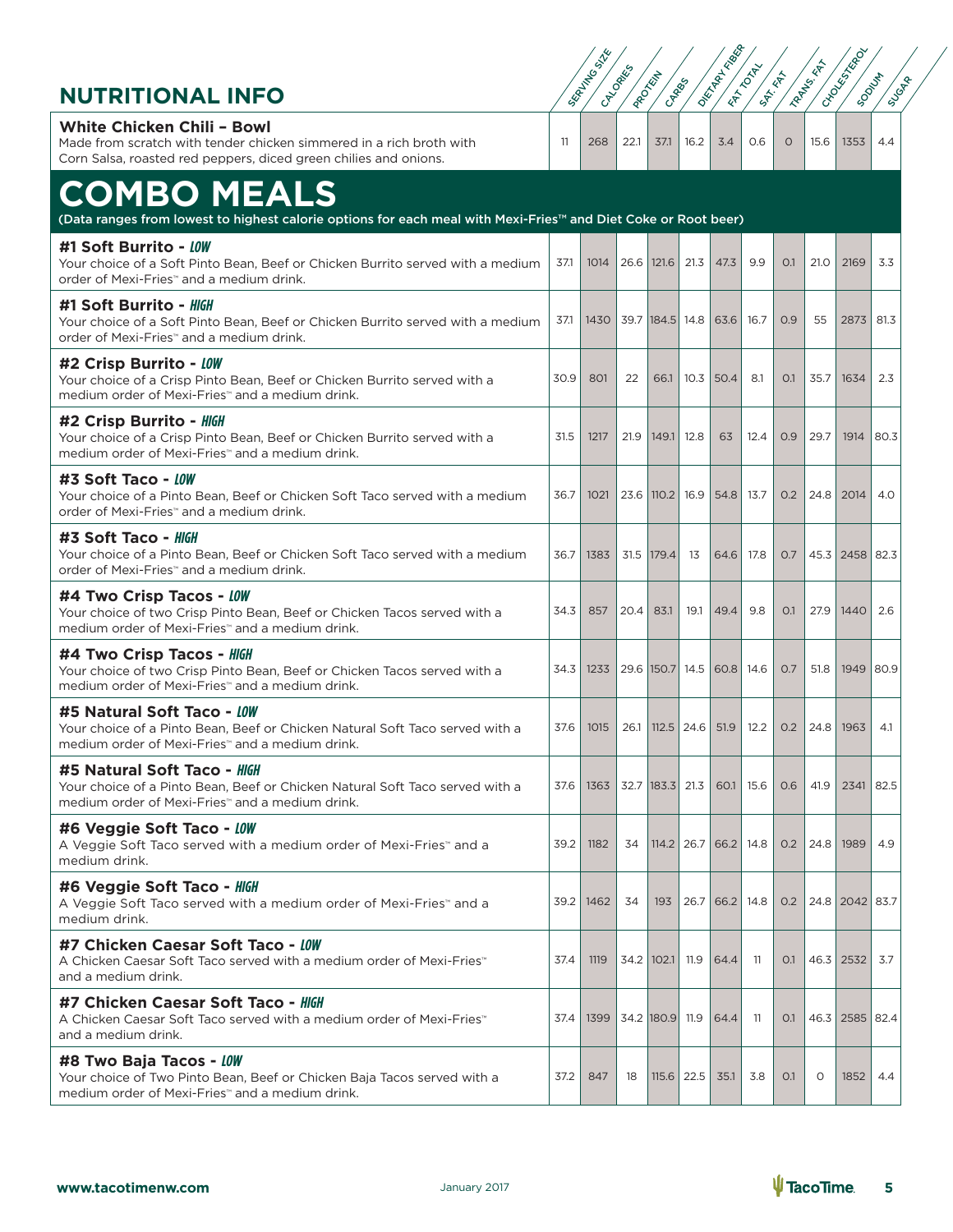| #8 Two Baja Tacos - HIGH<br>Your choice of Two Pinto Bean, Beef or Chicken Baja Tacos served with a<br>medium order of Mexi-Fries <sup>*</sup> and a medium drink.                   | 37.2 | 1222                                            |      | 27.3   183.3    | 18   | 46.5        | 8.5  | 0.7      | 23.8 | 2361           | 82.7             |
|--------------------------------------------------------------------------------------------------------------------------------------------------------------------------------------|------|-------------------------------------------------|------|-----------------|------|-------------|------|----------|------|----------------|------------------|
| #9 Two Fish Bajas - LOW<br>Two Fish Bajas served with a medium order of Mexi-Fries <sup>®</sup> and a medium drink.                                                                  | 36.6 | 1086                                            | 19.3 | 113.5           | 14.8 | 61.8        | 7.3  | O.1      | 21.9 | 1597           | 5.6              |
| #9 Two Fish Bajas - HIGH<br>Two Fish Bajas served with a medium order of Mexi-Fries <sup>**</sup> and a medium drink.                                                                | 36.6 | 1366                                            | 19.3 | $ 192.2 $ 14.8  |      | 61.8        | 7.3  | O.1      | 21.9 | 1650   84.3    |                  |
| #10 Fish Soft Taco - LOW<br>A Fish Soft Taco served with a medium order of Mexi-Fries <sup>®</sup> and a<br>medium drink.                                                            | 37.5 | 1216                                            |      | 24.3   119.5    | 12.3 | 71.3        | 9.6  | O.1      | 26.9 | 2237           | 4.7              |
| #10 Fish Soft Taco - HIGH<br>A Fish Soft Taco served with a medium order of Mexi-Fries <sup>®</sup> and a<br>medium drink.                                                           | 37.5 | 1496                                            |      | 24.3 198.2 12.3 |      | 71.3        | 9.6  | O.1      |      | 26.9 2290 83.5 |                  |
| #11 Classic Burrito - LOW<br>Your choice of a Veggie, Beef or Chicken Classic Burrito served with a medium<br>order of Mexi-Fries <sup>*</sup> and a medium drink.                   | 40.9 | 1154                                            |      | 25.5   132.2    | 19.1 | 59.5        | 14.3 | 0.2      | 24.8 | 2416           | 6.1              |
| #11 Classic Burrito - HIGH<br>Your choice of a Veggie, Beef or Chicken Classic Burrito served with a medium<br>order of Mexi-Fries <sup>*</sup> and a medium drink.                  | 41.4 | 1568                                            |      | 36.4 214.2 20.4 |      | 67.9        | 17.8 | 0.6      | 41.9 | 3005 83.5      |                  |
| #12 Soft Habanero Chicken Burrito - LOW<br>A Soft Habanero Chicken Burrito served with a medium order of Mexi-Fries <sup>®</sup><br>and a medium drink.                              | 40.4 | 1127                                            |      | 42.8 126.4      | 19.1 | 50.7        | 10.1 | O.1      | 53.9 | 3512           | 6.8              |
| #12 Soft Habanero Chicken Burrito - HIGH<br>A Soft Habanero Chicken Burrito served with a medium order of Mexi-Fries <sup>"</sup><br>and a medium drink.                             |      | 40.4   1507                                     |      | 35.9 215.4      | 23   | $60.3$ 14.9 |      | 0.7      | 47.1 | 3713 85.8      |                  |
| <b>MINI TIME MEALS™</b><br>(Data ranges from lowest to highest calorie options for each meal with Mexi-Fries™ and Diet Coke or Root beer)                                            |      |                                                 |      |                 |      |             |      |          |      |                |                  |
| #13 Mini Time - Crisp Taco - LOW<br>Your choice of a Crisp Pinto Bean, Beef or Chicken Taco served with a small<br>order of Mexi-Fries" and a small soft drink.                      | 22.7 | 429                                             | 10.2 | 41.5            | 9.5  | 24.7        | 4.9  | $\Omega$ | 14   | 738            | $1.3\phantom{0}$ |
| #13 Mini Time - Crisp Taco - HIGH<br>Your choice of a Crisp Pinto Bean, Beef or Chicken Taco served with a small<br>order of Mexi-Fries <sup>™</sup> and a small soft drink.         | 22.7 | 690                                             | 14.8 | 96              | 7.3  | 30.4        | 7.3  | 0.3      | 25.9 | 1007           | 61.1             |
| #14 Mini Time - Crisp Burrito - LOW<br>Your choice of a Pinto Bean, Beef or Chicken Crisp Burrito served with a small<br>order of Mexi-Fries <sup>*</sup> and a small soft drink.    |      | $23.1$ 566 20 44.5 6.2 34.7 6.3 0 35.7 1186 2.2 |      |                 |      |             |      |          |      |                |                  |
| #14 Mini Time - Crisp Burrito - HIGH<br>Your choice of a Pinto Bean, Beef or Chicken Crisp Burrito served with a small<br>order of Mexi-Fries <sup>*</sup> and a small soft drink.   | 23.6 | 915                                             |      | 19.9 108.8 8.6  |      | 47.3        | 10.6 | 0.8      | 29.7 | 1453           | 61.4             |
| #15 Mini Time - Mini Soft Taco - LOW<br>Your choice of a Pinto Bean, Beef or Chicken Mini Soft Taco served with a small<br>order of Mexi-Fries <sup>*</sup> and a small soft drink.  | 24.5 | 553                                             | 13.7 | 59.6            | 10.5 | 29.1        | 7.5  | O.1      | 15.9 | 1256           | 2.5              |
| #15 Mini Time - Mini Soft Taco - HIGH<br>Your choice of a Pinto Bean, Beef or Chicken Mini Soft Taco served with a small<br>order of Mexi-Fries <sup>*</sup> and a small soft drink. | 24.5 | 814                                             | 18.3 | 114             | 8.2  | 34.8        | 9.9  | 0.4      | 27.8 | 1524           | 62.3             |

SERVING SIZE OF TRANS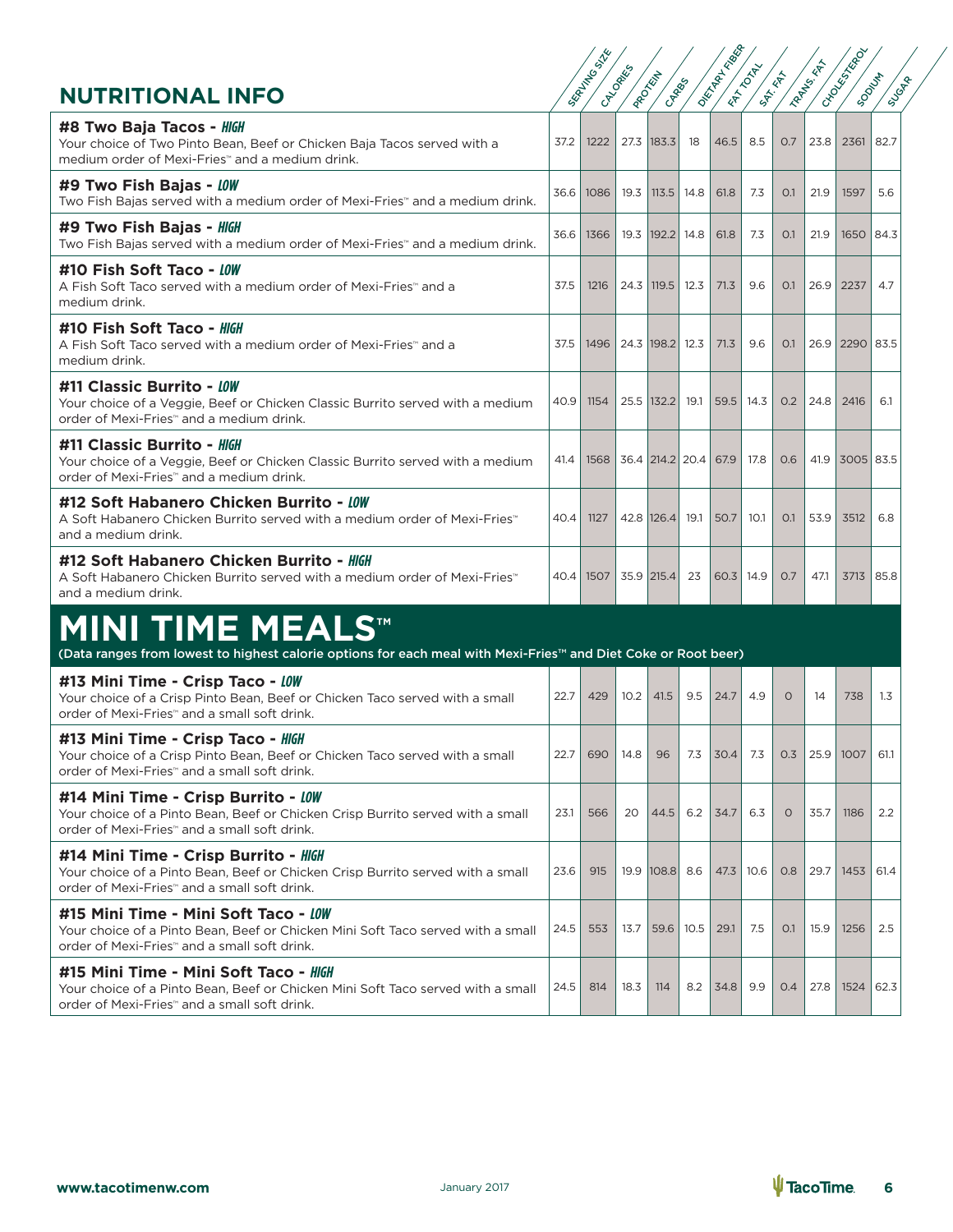| <b>NUTRITIONAL INFO</b>                                                                                                                                                                      |     | SERVITTO S | CALCORATIO     | <b>PROCKET</b><br>CARROS |      | <b>DEFITERE</b> | <b>FRANDLAN</b><br>SAT-ERT |          | <b>TARTAS</b> | <b>CHOOLES</b><br><b>SOONLY</b> | <b>SUGAR</b> |
|----------------------------------------------------------------------------------------------------------------------------------------------------------------------------------------------|-----|------------|----------------|--------------------------|------|-----------------|----------------------------|----------|---------------|---------------------------------|--------------|
| <b>SIDES</b>                                                                                                                                                                                 |     |            |                |                          |      |                 |                            |          |               |                                 |              |
| <b>Small Mexi-Fries™</b><br>Crisp potato rounds deep-fried and lightly seasoned.                                                                                                             | 2.9 | 236        | 2              | 21.5                     | 4.2  | 15.7            | 1.8                        | $\circ$  | $\circ$       | 432                             | O.2          |
| Medium Mexi-Fries™<br>Crisp potato rounds deep-fried and lightly seasoned.                                                                                                                   | 5.7 | 471        | $\overline{4}$ | 43.1                     | 8.3  | 31.4            | 3.6                        | O.1      | $\circ$       | 864                             | O.3          |
| Large Mexi-Fries <sup>**</sup><br>Crisp potato rounds deep-fried and lightly seasoned.                                                                                                       | 8.6 | 707        | 6              | 64.6                     | 12.5 | 47.1            | 5.5                        | O.1      | $\circ$       | 1296                            | 0.5          |
| <b>Mini Pinto Bean Soft Taco</b><br>A smaller sized version of our Soft Taco filled with fat-free pinto beans,<br>Cheddar cheese, Taco Time's original ranch dressing, lettuce and tomatoes. | 5.6 | 317        | 11.7           | 38.0                     | 6.4  | 13.4            | 5.7                        | $\circ$  | 15.9          | 770                             | 2.4          |
| <b>Mini Beef Soft Taco</b><br>A smaller sized version of our Soft Taco filled with seasoned ground beef,<br>Cheddar cheese, Taco Time's original ranch dressing, lettuce and tomatoes.       | 5.6 | 365        | 16.3           | 32.5                     | 4.1  | 19.1            | 8.1                        | 0.3      | 27.8          | 999                             | 2.1          |
| Mini Chicken Soft Taco<br>A smaller sized version of our Soft Taco filled with tender chicken, Cheddar<br>cheese, Taco Time's original ranch dressing, lettuce and tomatoes.                 | 5.6 | 321        | 19.3           | 28.0                     | 2.4  | 14.9            | 5.9                        | $\circ$  | 30.8          | 934                             | 2.0          |
| <b>Chips and Salsa</b><br>Freshly prepared corn tortilla chips with your choice of Mild or Medium Salsa.                                                                                     | 9.4 | 592        | 6.2            | 64.1                     | 9    | 34.4            | 2.8                        | O.1      | $\Omega$      | 847                             | 7.3          |
| <b>Chips and Guacamole</b><br>Freshly prepared corn tortilla chips with handcrafted Guacamole.                                                                                               | 8.4 | 726        | 7.5            | 64.6                     | 14.7 | 50.5            | 5.1                        | O.1      | $\circ$       | 1168                            | 2.8          |
| <b>Pinto Beans</b><br>Fat-Free Pinto beans with a touch of Cheddar cheese. Served with a side of<br>freshly prepared corn tortilla chips.                                                    | 7.8 | 269        | 16.6           | 43.1                     | 17   | 3.4             | 1.6                        | $\Omega$ | 7.0           | 730                             | 1.5          |
| <b>Whole Black Beans</b><br>Whole black beans with a touch of Cotija cheese. Served with a side of freshly<br>prepared corn tortilla chips.                                                  | 5.3 | 207        | 11.1           | 32.9                     | 14.6 | 3.5             | 1.5                        | $\Omega$ | 7.1           | 811                             | 2.3          |
| <b>Rice</b><br>Seasoned Mexican Rice.                                                                                                                                                        | 4.6 | 201        | 3.7            | 39.8                     | 1.6  | 3.0             | O.4                        | $\Omega$ | $\Omega$      | 394                             | 1.7          |
| Crustos™<br>Strips of deep-fried flour tortillas, sprinkled with cinnamon and sugar                                                                                                          | 2.0 | 327        | $\overline{4}$ | 29.9                     | 1.4  | 21.3            | 2.0                        | O.1      | $\circ$       | 214                             | 6.1          |
| <b>Churro Bites</b><br>A deep fried pastry sprinkled with cinnamon and sugar.                                                                                                                | 3.7 | 381        | 6.4            | 44.9                     | 2.9  | 19.4            | 2.5                        | O.1      | $\Omega$      | 387                             | 12.6         |

SERVING SIZE<br>CALLORIES SERVING

ATE TRANS. FATISFIED